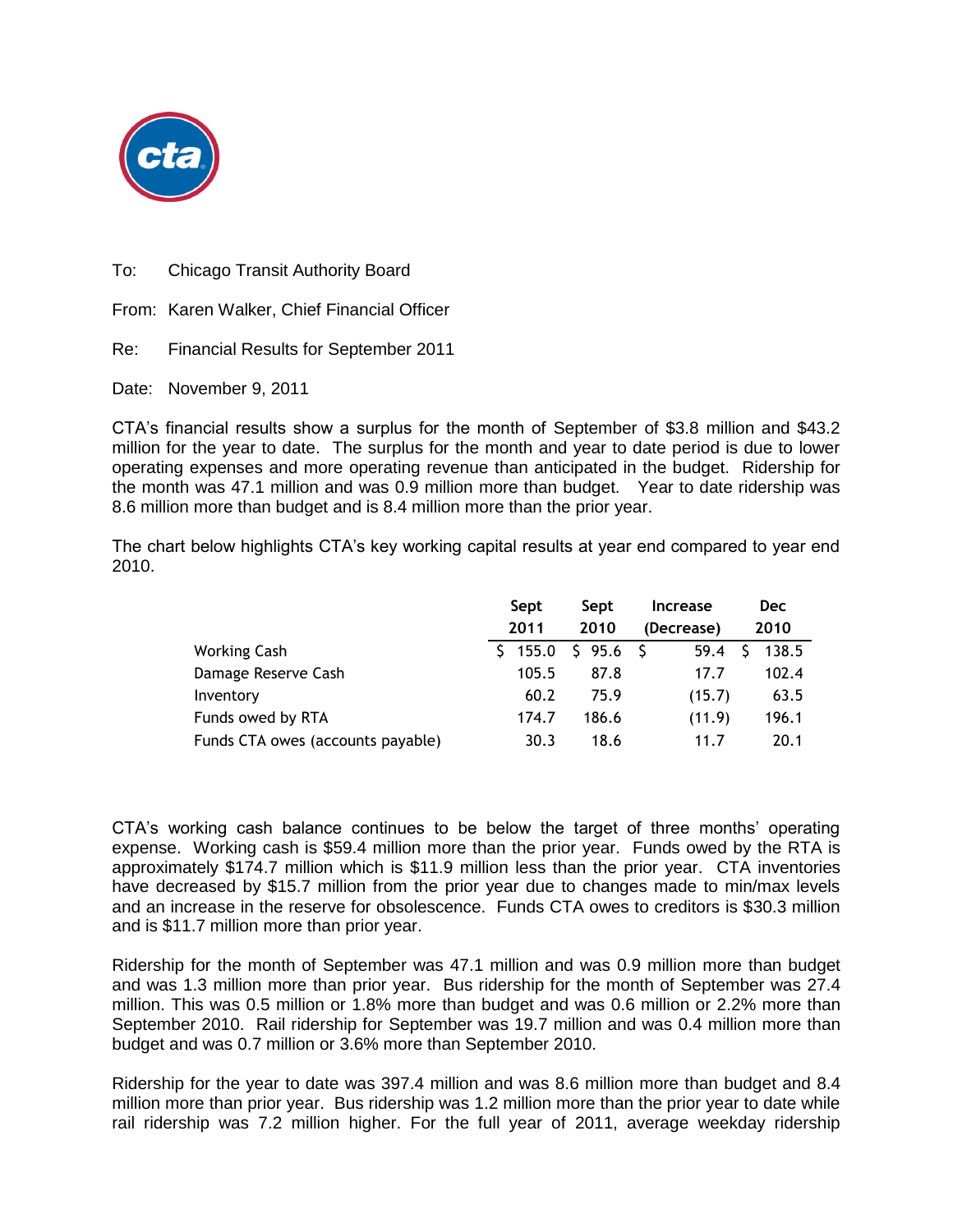increased 2.07% from 2010, average Saturday ridership increased 1.29% and average Sunday ridership increased 4.17%.

Free rides totaled 5.6 million for the month and 55.6 million for the year. This was 1.0 million less than September 2010 and 1.6 million less for the year to date. Free rides for seniors went into effect on March 17, 2008. Effective September 2011, the free ride program for seniors will be modified to subject participants to a means test. Under the new program, seniors who do not qualify to ride free will pay a reduced fare. This modified program took effect September 12, 2011. The majority of free rides occurred on the bus system. Bus accounts for 4.6 million of the total free rides for the month while rail is 1.0 million.

Public Funding Required for Operations for the month and the year was \$54.4 million and \$511.1 million, respectively and was favorable to budget by \$3.8 million and \$43.2 million, respectively.

Recovery Ratio, which measures the percentage of operating expenses CTA funds from internally generated revenues, was 59.86% for the month and 56.94% for the year. This was favorable to budget by 3.33 percentage points for the month and 3.56 percentage points for the year to date.

Operating Expenses for the month and year equaled \$108.5 million and \$963.1 million, respectively. For the current month, operating expenses were \$2.3 million or 2.1% less than budget. Fuel, Security and other expense categories were over budget for the month. For the year to date period, operating expenses were \$39.1 million lower than budget with all categories of expense favorable to budget, except for fuel and security.

Labor Expense was \$75.6 million for the month of September and was \$3.5 million less than budget. Labor expense for the year to date equaled \$673.3 million and was favorable to budget by \$27.3 million due to the prolonged hiring freeze and more charges to capital jobs than anticipated in the budget.

Material Expense was \$5.2 million for the month and was under budget by \$0.1 million or 2.2%. Material expense for the year to date equaled \$52.2 million and was favorable to budget by \$7.3 million.

Fuel for Revenue Equipment was \$5.2 million for the month and was \$0.7 million more than budget for the month and \$2.2 million more for the year to date. Fuel expense is \$4.1 million more than the prior year due to price increases. The gross price paid per gallon for the month was \$3.44. The fuel swap decreased the price by \$0.18 bringing the net cost per gallon to \$3.26 for the month of September 2011. The budget assumed a cost of \$3.08 per gallon.

Electric Power for Revenue Equipment was \$2.3 million for the month and \$21.7 million for the year. Power expense was on par with budget for the month but was \$0.4 million favorable for the year to date. Compared to the prior year to date, power cost was \$1.3 million lower due to the negotiated electric supply contract.

Provision for Injuries and Damages Expense was \$1.3 million for the month and \$11.3 million for the year to date period and is on par with budget.

Purchase of Security Services was \$3.3 million for the month and was \$0.5 million more than budget. Year to date security expense is \$27.4 million and was \$1.8 million more than budget.